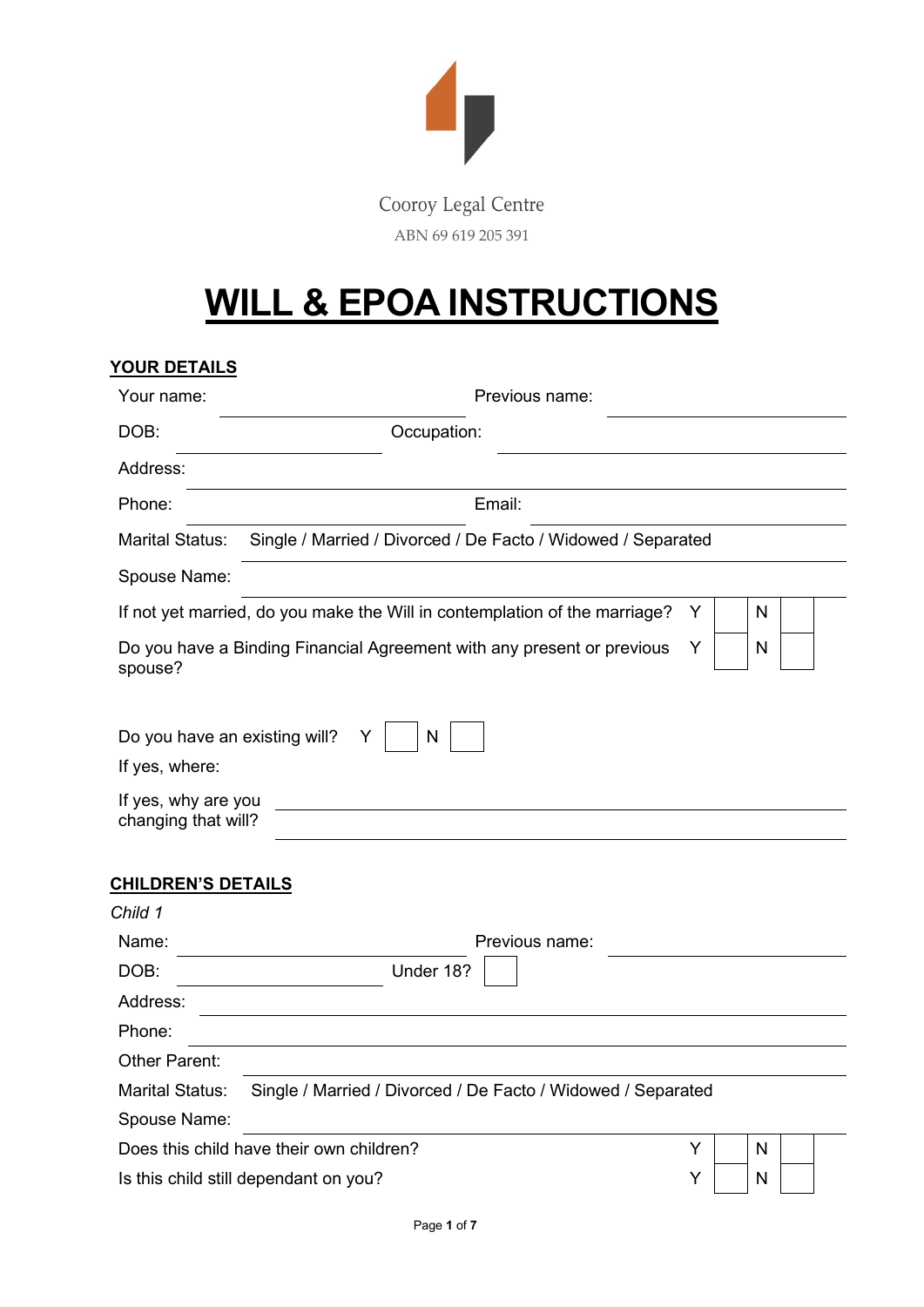

ABN 69 619 205 391

| Name:                                          |                                                              | Previous name: |   |
|------------------------------------------------|--------------------------------------------------------------|----------------|---|
| DOB:                                           | Under 18?                                                    |                |   |
| Address:                                       |                                                              |                |   |
| Phone:                                         |                                                              |                |   |
| Other Parent:                                  |                                                              |                |   |
| <b>Marital Status:</b>                         | Single / Married / Divorced / De Facto / Widowed / Separated |                |   |
| Spouse Name:                                   |                                                              |                |   |
|                                                | Does this child have their own children?                     | Y              | N |
|                                                |                                                              |                |   |
|                                                | Is this child still dependant on you?                        | Υ              | N |
|                                                |                                                              | Previous name: |   |
|                                                | Under 18?                                                    |                |   |
|                                                |                                                              |                |   |
| Child 3<br>Name:<br>DOB:<br>Address:<br>Phone: |                                                              |                |   |
| <b>Other Parent:</b>                           |                                                              |                |   |
|                                                | Single / Married / Divorced / De Facto / Widowed / Separated |                |   |
|                                                |                                                              |                |   |
| <b>Marital Status:</b><br>Spouse Name:         | Does this child have their own children?                     | Y              | N |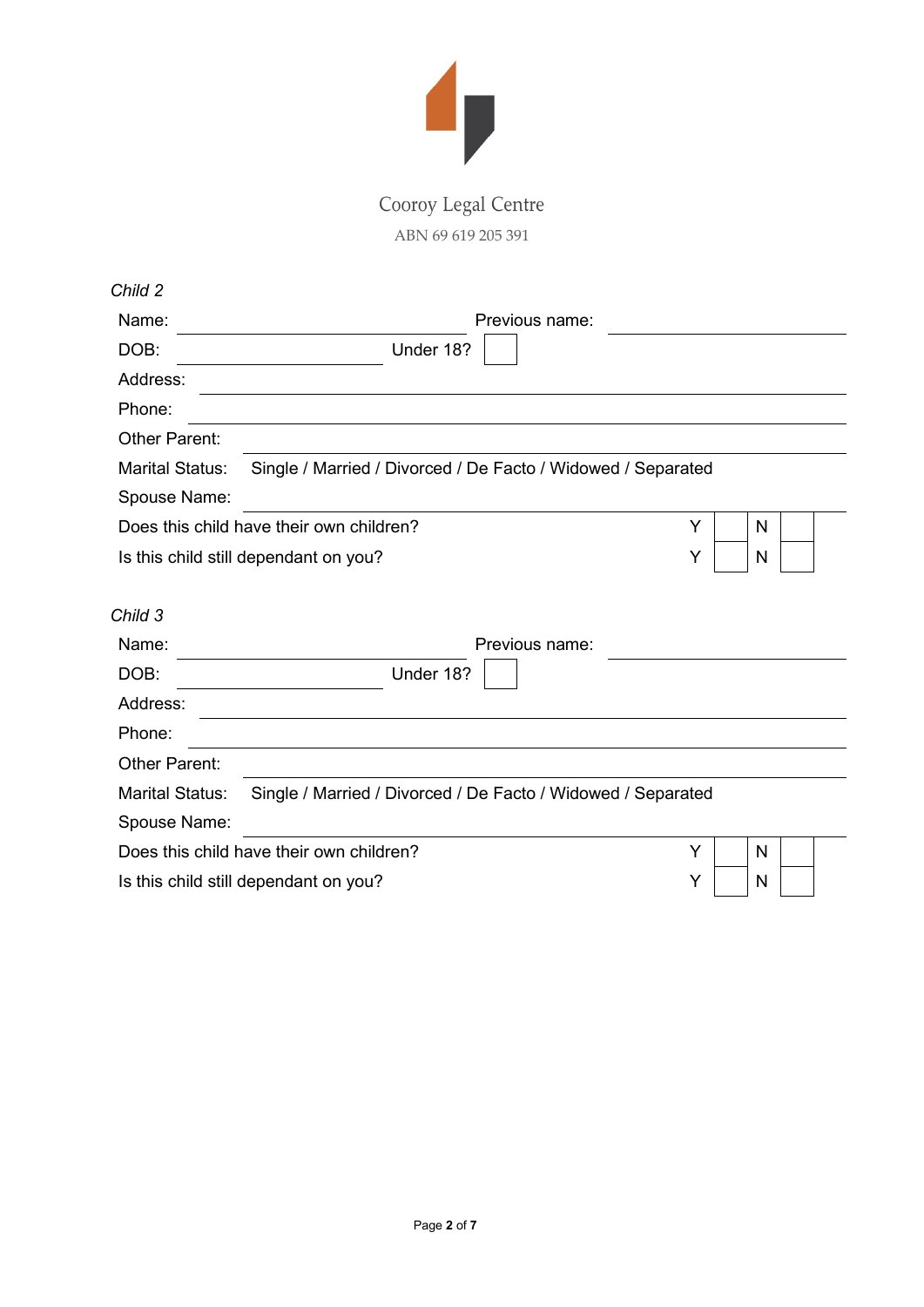

### Cooroy Legal Centre ABN 69 619 205 391

#### **EXECUTOR'S DETAILS**

| Do you wish to appoint <b>JOINT</b> $\Box$ or <b>ALTERNATIVE</b> $\Box$ |           | Executors: |        |
|-------------------------------------------------------------------------|-----------|------------|--------|
| <b>Primary Executor</b>                                                 |           |            |        |
| Full Name:                                                              |           |            |        |
| Relationship to you:                                                    |           |            |        |
| Address:                                                                |           |            |        |
| Phone:                                                                  |           |            |        |
|                                                                         |           |            |        |
| <b>Secondary Executor</b>                                               |           |            |        |
| Full Name:                                                              |           |            |        |
| Relationship to you:                                                    |           |            |        |
| Address:                                                                |           |            |        |
| Phone:                                                                  |           |            |        |
|                                                                         |           |            |        |
| <b>EPOA</b>                                                             |           |            |        |
| Are the Executors to be your attorney as well?                          |           |            | Υ<br>N |
| If no:                                                                  |           |            |        |
| Full Name:                                                              |           |            |        |
| Relationship to you:                                                    |           |            |        |
| Address:                                                                |           |            |        |
| Phone:                                                                  |           |            |        |
|                                                                         |           |            |        |
| Is your EPOA for Health and Financial?                                  |           |            | N<br>Y |
| Are your Attorneys to act:                                              | Severally | Jointly    |        |
|                                                                         | Majority  | Other      |        |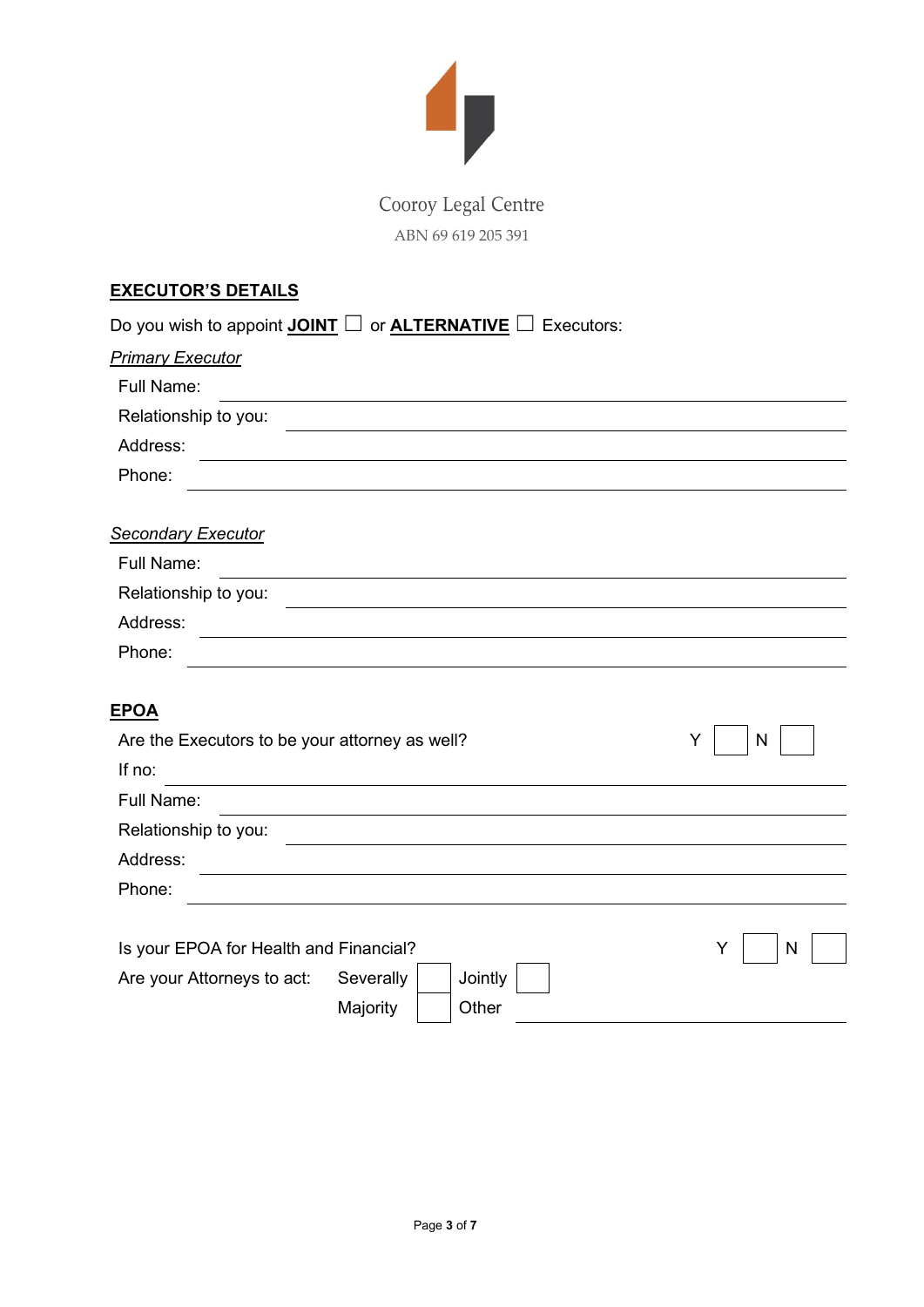

ABN 69 619 205 391

| <b>ESTATE DETAILS</b> |                           |                             |
|-----------------------|---------------------------|-----------------------------|
| <b>Asset</b>          |                           | <b>Details and Location</b> |
| <b>Shares</b>         |                           |                             |
| <b>Businesses</b>     |                           |                             |
| <b>Trust</b>          |                           |                             |
| <b>Superannuation</b> |                           |                             |
|                       | Binding Death Nomination? |                             |
|                       |                           |                             |
|                       |                           |                             |
|                       |                           |                             |

#### **BENEFICIARY DETAILS**

| <b>Specific Gifts</b> |
|-----------------------|
| Full Name:            |
| Relationship to you:  |
| Address:              |
| Gift:                 |
|                       |
| Full Name:            |
| Relationship to you:  |
| Address:              |
| Gift:                 |
|                       |
| Full Name:            |
| Relationship to you:  |
| Address:              |
| Gift:                 |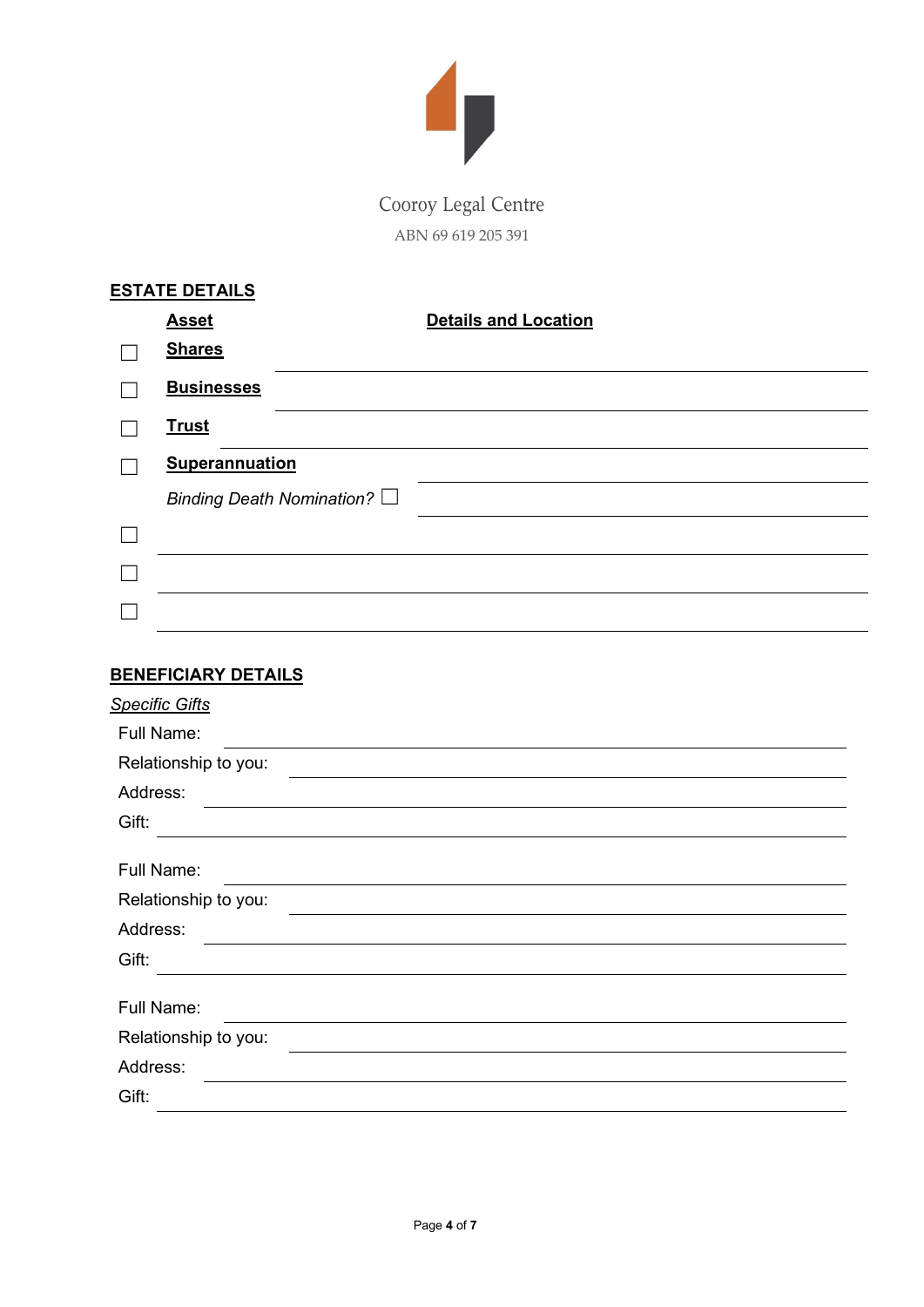

ABN 69 619 205 391

| <u>ESTATE GIFTS</u>            |  |
|--------------------------------|--|
| Full Name:                     |  |
| Relationship to you:           |  |
| Address:                       |  |
| Portion of Estate:             |  |
| Full Name:                     |  |
| Relationship to you:           |  |
| Address:                       |  |
| Portion of Estate:             |  |
| Full Name:                     |  |
| Relationship to you:           |  |
| Address:                       |  |
| Portion of Estate:             |  |
| <b>Children of Beneficiary</b> |  |
| Full Name:                     |  |
| Relationship to you:           |  |
| Address:                       |  |
| Age of Attainment:             |  |
| Full Name:                     |  |
| Relationship to you:           |  |
| Address:                       |  |
| Age of Attainment:             |  |
| Full Name:                     |  |
| Relationship to you:           |  |
| Address:                       |  |
| Age of Attainment:             |  |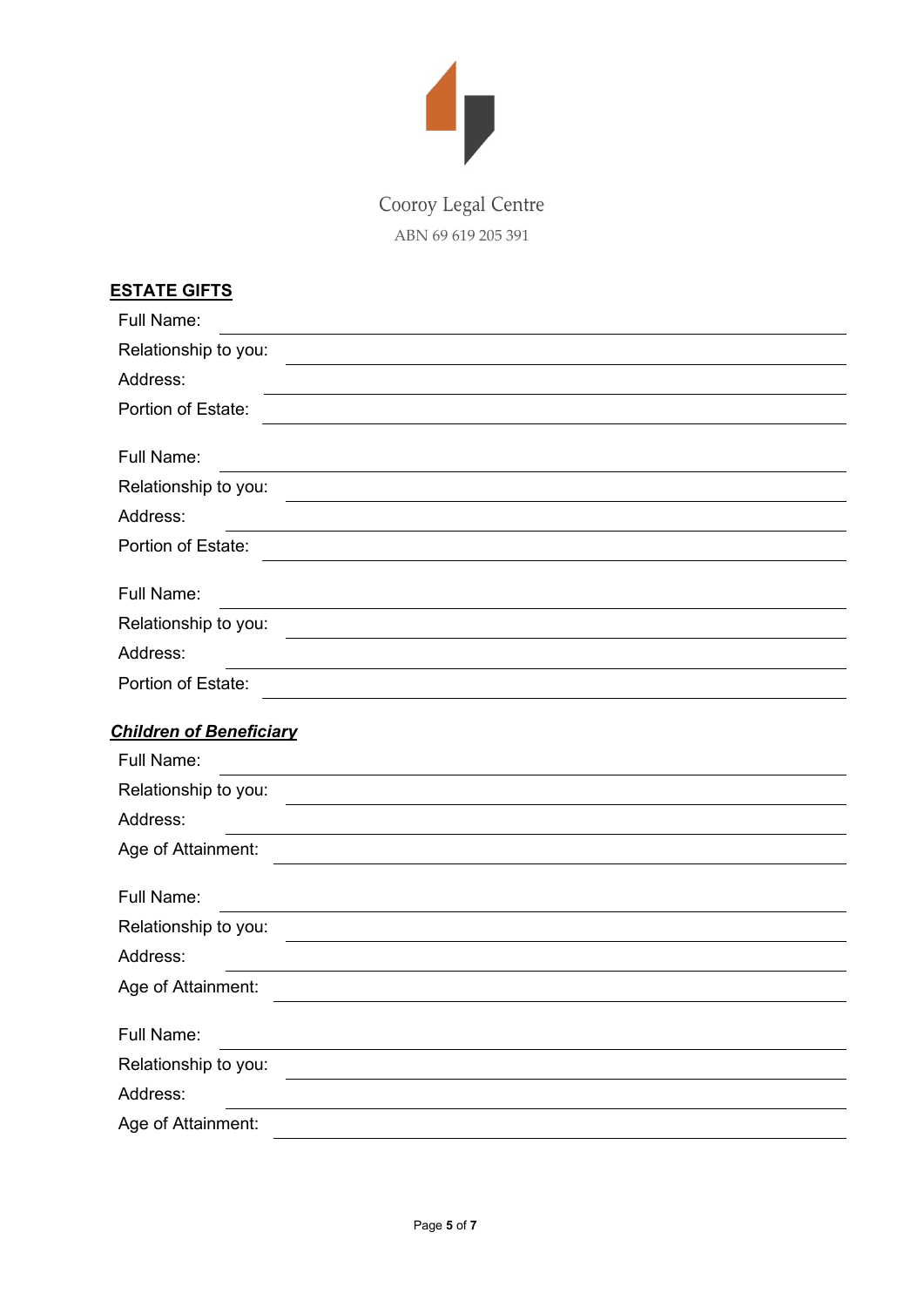

ABN 69 619 205 391

| <b>GUARDIANSHIP CLAUSE</b>                                 |        |
|------------------------------------------------------------|--------|
| Full Name:                                                 |        |
| Relationship to you:                                       |        |
| Address:                                                   |        |
|                                                            |        |
| <b>QUESTIONS</b>                                           |        |
| Is there any potential for a claim against your estate?    | Y<br>N |
| If yes, names                                              |        |
| and why:                                                   |        |
|                                                            |        |
|                                                            |        |
| Do you wish for us to keep your documents in safe custody? | Y<br>N |
|                                                            |        |
| Are you an organ donor?                                    | Y<br>N |
| Do you have specific wishes for your body?                 |        |
|                                                            |        |
| <b>Burial Wishes?</b>                                      | N<br>Y |
| If yes, what:                                              |        |